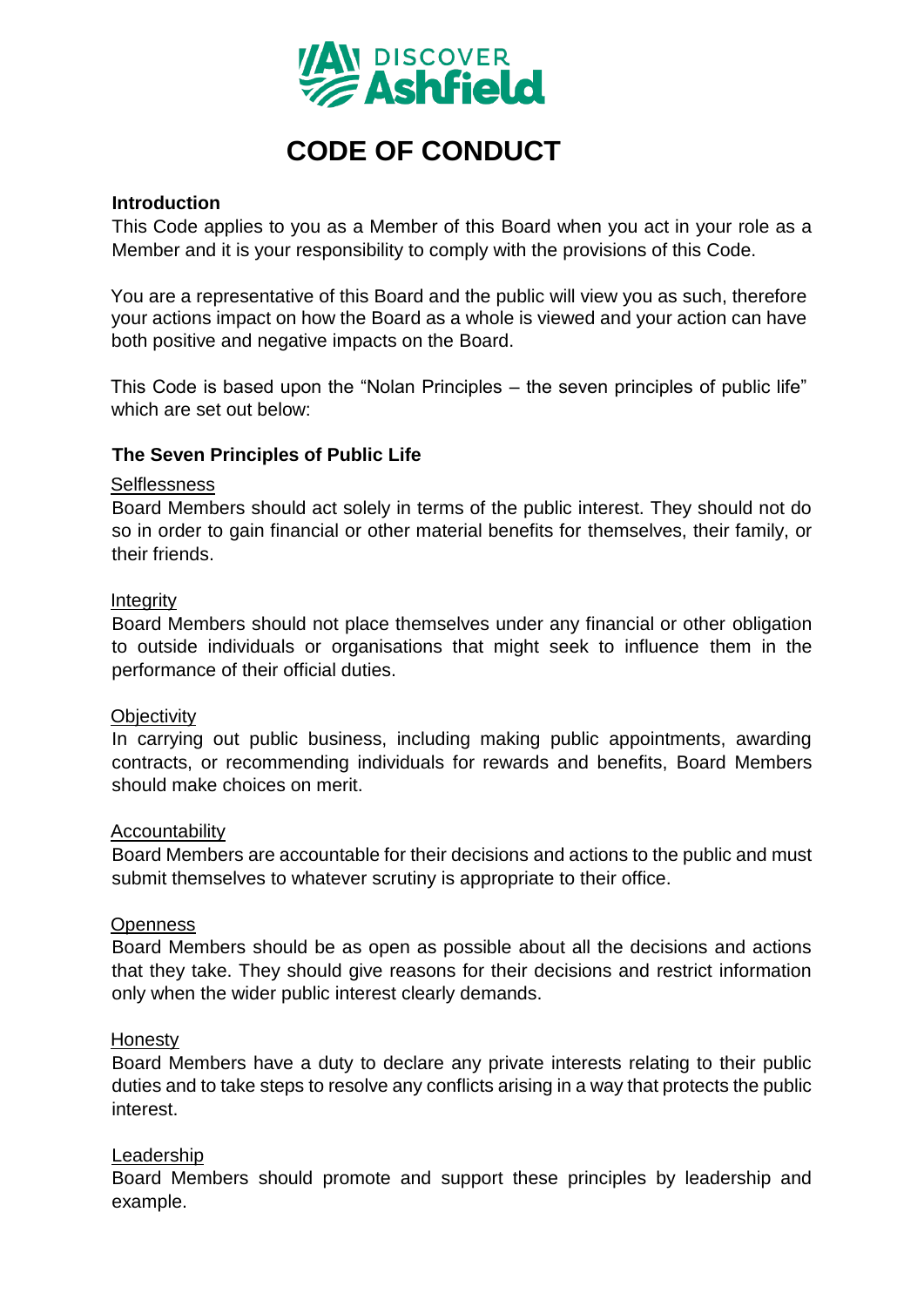# **Interpretation**

In this Code "meeting" means any meeting of:

- a) the Board;
- b) any of the Board's Delivery Group or sub-groups;

whether or not the press and public are excluded from the meeting in question by virtue of a resolution of members.

'Member' - a Board Member.

#### **Scope**

1.1. You must comply with this Code whenever you:

- (a) conduct the business of the Board; or
- (b) act, claim to act or give the impression you are acting as a representative of the Board; or
- (c) act as a representative of the Board.

and references to your official capacity are construed accordingly.

1.2 This Code does not have effect in relation to your conduct other than where it is in your official capacity.

#### **General Obligations**

- 2. When acting in your role as a Member of the Board:
	- 2.1 **Do** treat others with respect.
	- 2.2 **Do not** conduct yourself in a manner which is contrary to the Board's duty to promote and maintain high standards of conduct by members.
	- 2.3 **Do not** bully any person.
	- 2.4 **Do not** intimidate or attempt to intimidate any person who is or is likely to be: -
		- (a) a complainant;
		- (b) a witness;
		- (c) involved in the administration of any investigation or proceedings, in relation to an allegation that a Board member (including yourself) has failed to comply with his or her Board's Code of Conduct; or
		- (d) do anything which compromises or is likely to compromise the impartiality of those who work for, or on behalf of, the Board.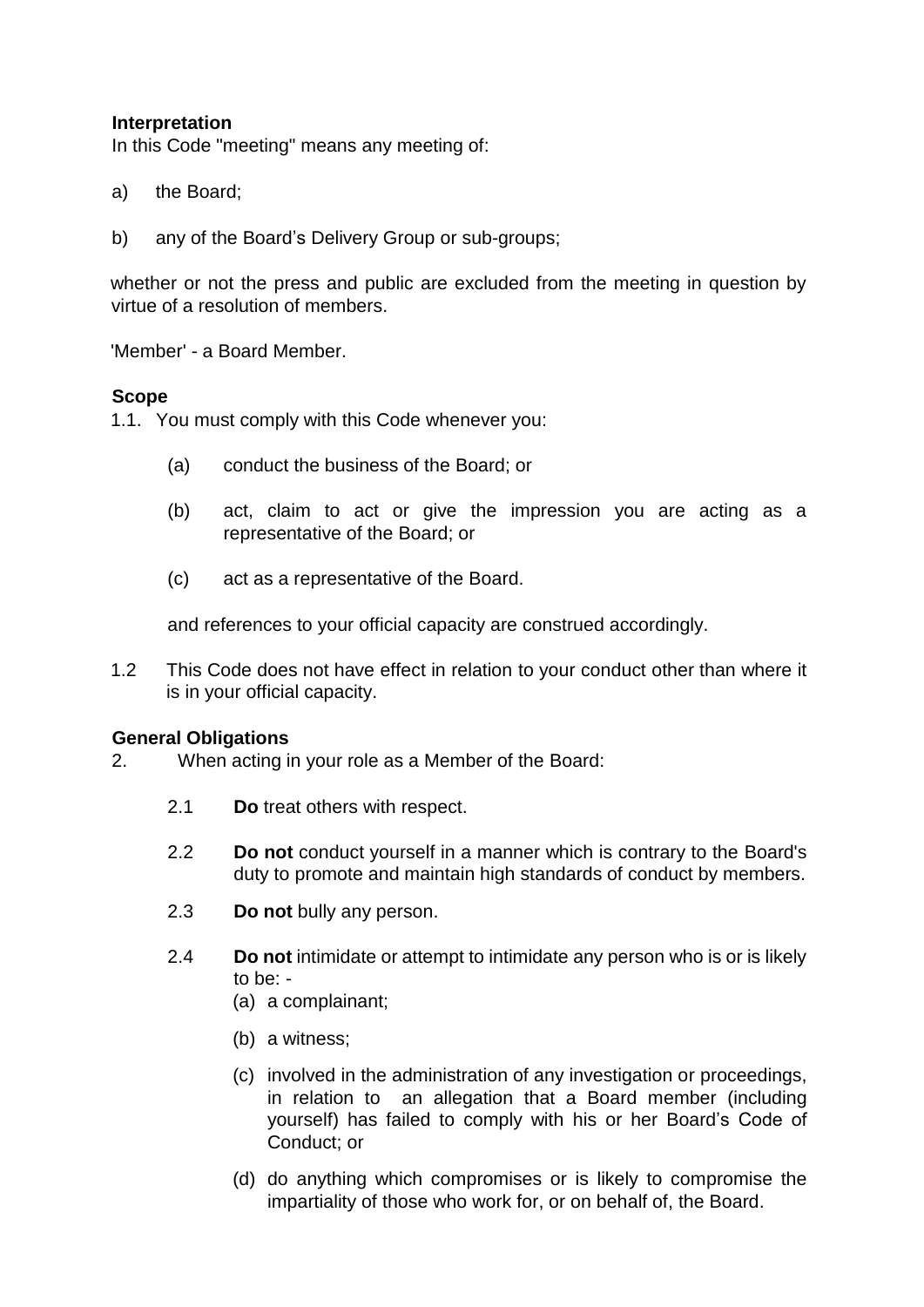- 2.5 **Do not** disclose information given to you in confidence by anyone, or information acquired by you which you believe, or ought reasonably to be aware, is of a confidential nature, except where:
	- (a) you have the consent of a person authorised to give it:
	- (b) you are required by law to do so;
	- (c) the disclosure is made to a third party for the purpose of obtaining professional legal advice provided that the third party agrees not to disclose the information to any other person; or
	- (d) the disclosure is:
		- (i) reasonable and in the public interest; and
		- (ii) made in good faith and in compliance with the reasonable requirements of the Board; and
- 2.6 **Do not** prevent another person from gaining access to information to which that person is entitled by law.
- 2.7 **Do not** conduct yourself in a manner which could reasonably be regarded as bringing the Board into disrepute.
- 2.8 **Do not** improperly use knowledge gained solely as a result of your role as a board member for the advancement of yourself, your friends, your family members, your employer or your business interests.
- 3. When using or authorising the use by others of the resources of the Board:
	- 3.1 **Do** act in accordance with the Board 's reasonable requirements;
	- 3.2 **Do** make sure that such resources are not used improperly for political purposes (including party political purposes); and
- 4.1 Where you have been involved in campaigning in a political role on an issue which does not impact on your personal and/or professional life you should not be prohibited from participating in a decision in your political role as board member,

however **do not** place yourself under any financial or other obligation to outside individuals or organisations that might seek to influence you in the performance of your role.

4.2 When making a decision, **do** consider the matter with an open mind and on the contents before the meeting at which the decision is to be taken. When reaching decisions on any matter you must have regard to any relevant advice provided to you by: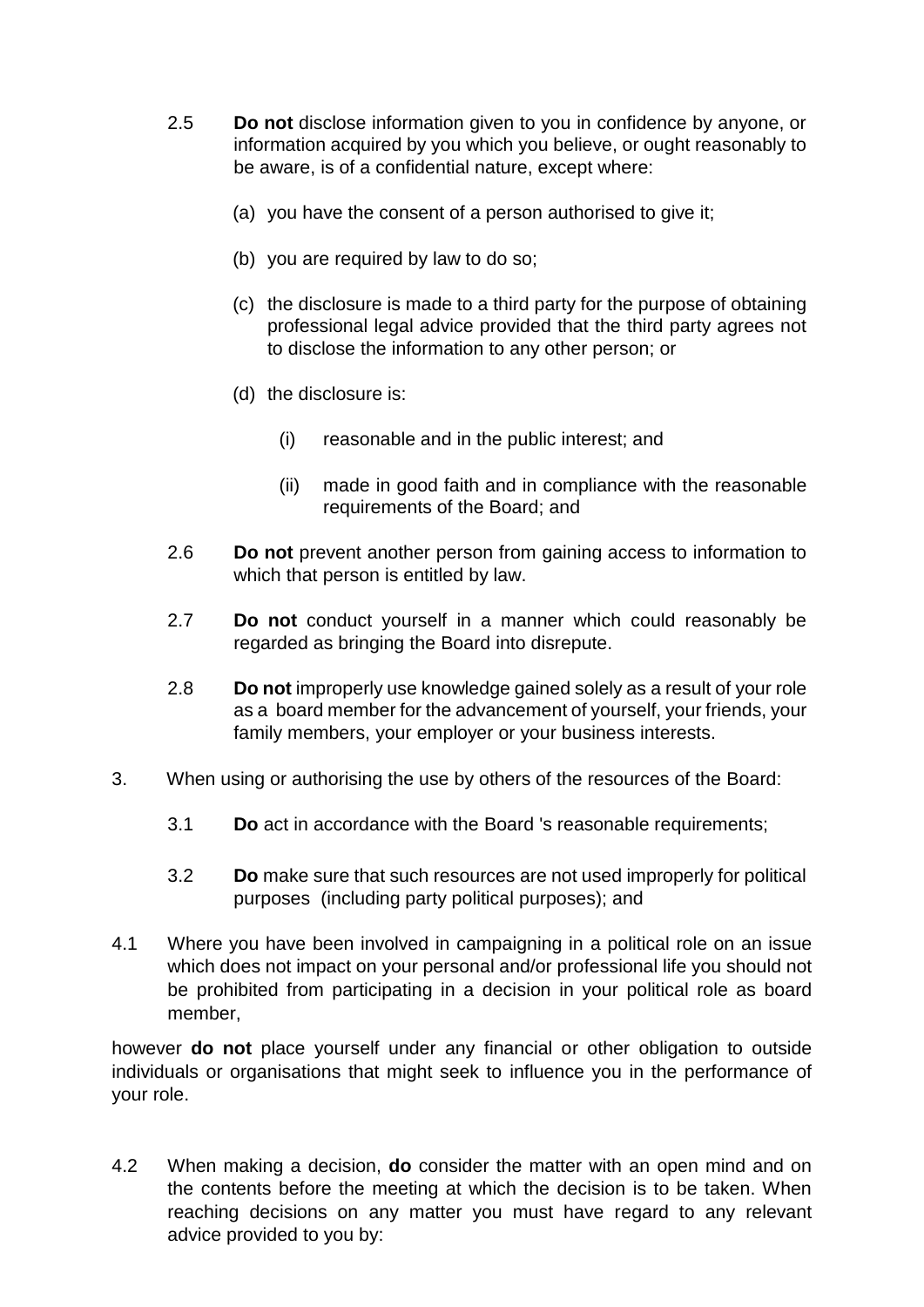- (a) Ashfield District Council's Chief Finance Officer; or
- (b) Ashfield District Council's Monitoring Officer, where that officer is acting pursuant to his or her statutory duties.

# **Interests**

5. As a board member, your role, may, at times, overlap with your personal and/or professional life and interests, however, when performing your role as a board member, **do** act solely in terms of the public interest and **do not** act in a manner to gain financial or other material benefits for yourself, your family, your friends, your employer or in relation to your business interests.

# **Disclosable Personal Interests**

- 6. You have a Disclosable Personal Interest where you are a member of any body which is a private club or society, such as the Freemasons, a recreational club, working men's club or private investment club.
- 7. You must publically disclose the Disclosable Personal Interest on the Register of Interests and make a verbal declaration of the existence and nature of that Interest at any meeting at which you are present at which an item of business which affects or relates to the subject matter of that interest is under consideration, at or before the consideration of the item of business or as soon as the interest becomes apparent (unless the interest is a sensitive interest in which event you do not need to disclose the nature of the interest).

# **Non Disclosable Pecuniary/Other Interests**

- 8. You have a "Non Disclosable Pecuniary Interest" or "Other Interest" in an item of business of the Authority where:
	- (a) a decision in relation to that business might reasonably be regarded as affecting the well-being or financial standing of you, or a member of your family, or a person with whom you have a close association to a greater extent than it would affect the majority of the District administrative area; or
	- (b) it relates to or is likely to affect any of the interests listed in Appendix A to this Code, but in respect of a member of your family (other than your spouse, civil partner or person with whom you are living as spouse or civil partner) or a person with whom you have a close association.
- 9. You are required to declare and register any gifts and hospitality accepted in excess of an estimated value of £50.00 (Fifty Pounds). You are required to declare gifts/hospitality over this amount but which were declined.